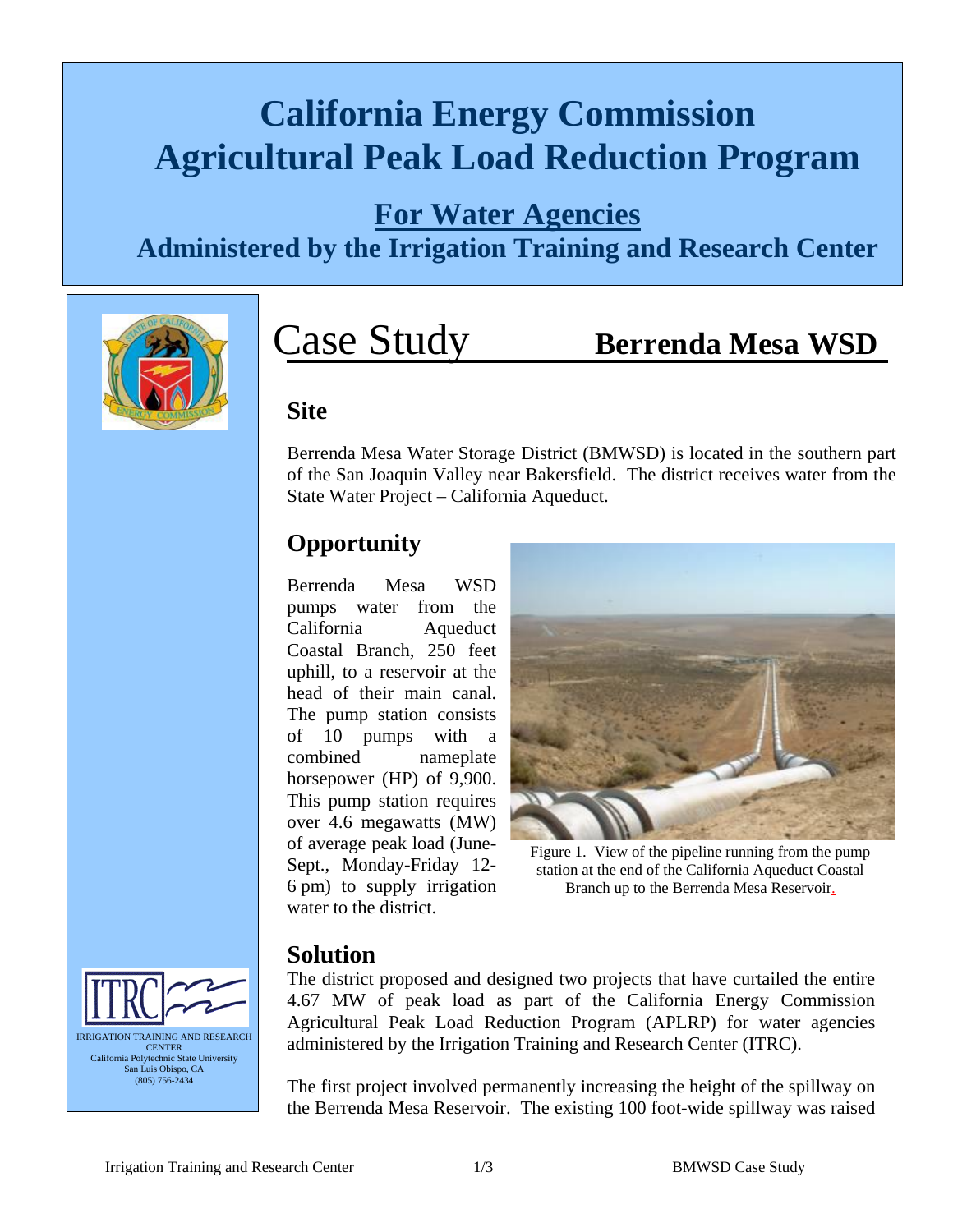

15 inches to accommodate an additional 15 acre-feet of storage capacity. The additional water is stored in the reservoir during the offpeak period and delivered for irrigation during the peak period, thereby reducing the need to pump water during that time. One-third (5 inches) of the proposed spillway will be used for storage of water, while the other two-thirds (10 inches) will provide a cushion to avoid spill associated with wind, fetch and operational variations.

The second project removed sediment in the main reservoir, increasing the storage capacity and reducing the need to pump water during the peak period.

The first project was fully operational during the 2002 peak season (June-



Figure 2. Increased height of bank at the reservoir inlet (top) and increased spillway height (bottom) in Berrenda Mesa Reservoir.

September), curtailing 770 kW of peak load. The second project was completed prior to the 2003 peak season and curtailed an additional 3,900 kW of peak load.



Figure 3. Berrenda Mesa Reservoir at the head of the Main Canal.